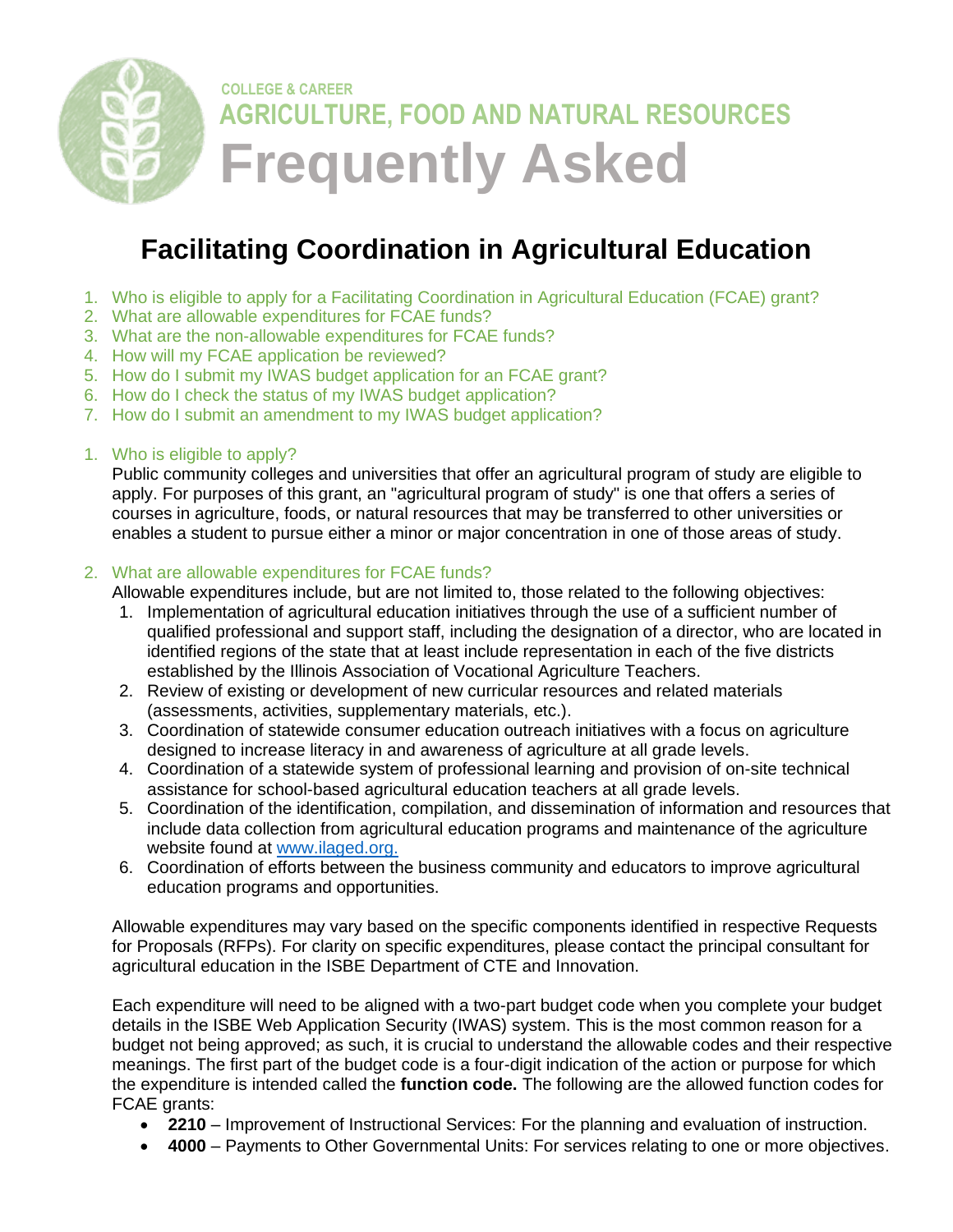The second part of the budget code is a three-digit indication of the service or item obtained to achieve the identified function called the **object code.** Note that only specific combinations of function and object codes are allowed. The following are the allowed object codes that can be matched with the **2210** function code:

- **100**  Salaries: Amounts paid to permanent, temporary, or substitute employees on the payroll of the LEA. This include gross salary for personal services rendered by the educator.
- **200** Employee Benefits: Amounts paid by the LEA on behalf of employees. These are amounts not included in the gross salary but are over and above.
- **300** Purchased Services: Personal services by personnel who are not on the payroll of the grantee and other services purchased.
- **400** Supplies and Materials: Items of an expendable nature that are consumed, worn out, or deteriorated after a single or multiple use and/or lose their identity through fabrication or incorporation into different, more complex units or substances.
- **500** Capital Outlay: Expenditures for the acquisition of fixed assets or additions to fixed assets to include land, buildings, improvements other than buildings, equipment, etc.
- **700** Noncapitalized Equipment: Items that would be classified as capital outlay except that they cost less than the capitalization threshold **adopted by the fiscal agent,** but more than the \$500 minimum value established for purposes of calculating the per capita costs. If this object code is used, include the local capitalization threshold and the date it was adopted by the board or controlling entity of the grant's recognized fiscal agent.

The following are the allowed object codes that can be matched with the **4000** function code:

- **300** Purchased Services: See description in third bullet above.
- **600** Other Objects: Amounts paid for goods and services not otherwise classified.

All expenditures in an FCAE grant must be related directly to the components and services identified in the respective RFP. Below are some common examples of expenditures utilized by past recipients of FCAE grant funding:

- **2210-300:** Staff office rent, postage, cell phone and other technology services, staff travel reimbursement, conference and exhibitor registration, professional organization membership dues, teacher professional development services, statewide subscriptions for agricultural education services, curriculum development and revision services, agricultural literacy and consumer awareness-related services, website management-related services, printing and publication services, and services related to marketing and promotion of agricultural education.
- **2210-400:** Staff technology and supplies less than \$500 in value (printers, storage, computers, laptops, etc.) and office supplies (paper, clips, storage, pens, tape, markers, etc.).
- **2210-500:** Staff technology and equipment more than \$500 in value (computers, cameras, etc.).
- **4000-300:** Services provided by other governmental units, such as staff office rent to other governmental units (schools, city halls, Regional Offices of Education, etc.), operational expenses for staff (worker compensation, unemployment, insurance, etc.) when paid to other governmental units.

Subcontracting is allowed with prior written approval of the State Superintendent of Education or designated ISBE representative. Activities shall be supported by FCAE funding only to the extent that they do not duplicate or supplant efforts already conducted by or under the auspices of the grantee. The use of grant funds for administrative expenditures shall be limited to amounts demonstrably necessary for the implementation and coordination of activities under the respective RFP.

### <span id="page-1-0"></span>3. [What are non-allowable expenditures for FCAE funds?](#page-0-2)

The following are identified non-allowable uses of funds for FCAE grant funding:

- 1. Food (including meals, snacks, and beverages) for students, staff, teachers, administrators, and others during professional learning, meetings, or other organized events unless expended as a travel meal reimbursement for professional learning or other professional travel, an instructional supply for a professional learning experience (such as a food science, processing, or marketing workshop), or if a professional learning experience or meeting aligns with the following conditions:
	- Facing a genuine time constraint.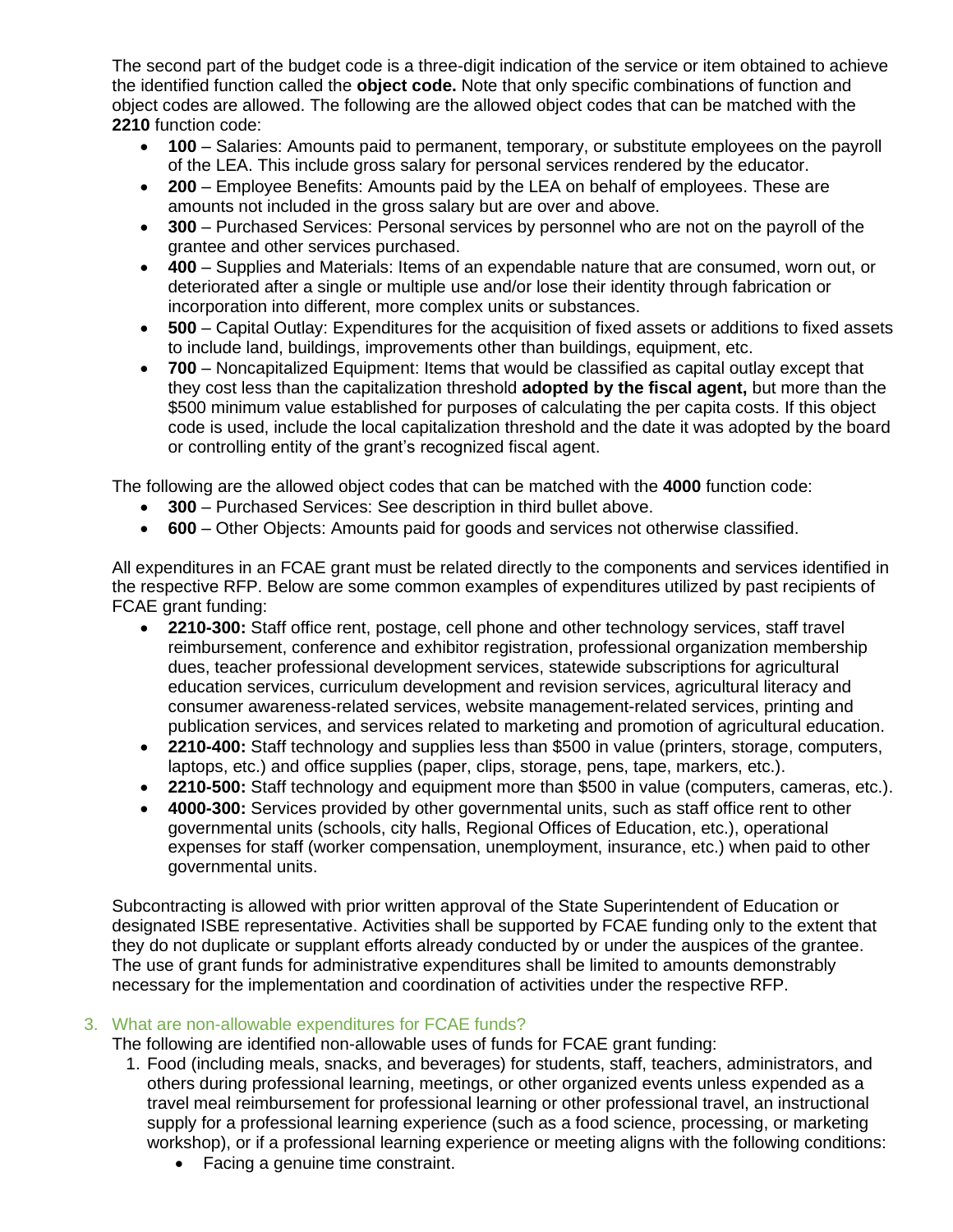- Limited to lunch.
- Cost of the lunch must be reasonable.
- The information presented during lunch must be an important part of the agenda or otherwise meet the general conditions for a working lunch.
- Prepare carefully documented and written justification for the working lunch and keep it on file for the purposes of auditing and program review.

The exceptions described do not apply for meals for students at all-day events. Meals, snacks, and beverages for students is not an allowable expense.

- 2. Support of any programs, activities, equipment, materials, or personnel that do not meet the goals and objectives identified in the respective RFP.
- 3. Out-of-state travel unless first approved by ISBE at least 30 days in advance of the first day of travel. Requests for approval shall contain the name or description of the function that personnel will be attending, number of travelers, projected cost, dates of travel, and benefit to the project. Out-of-state travel will be approved only if it is related to or benefits the goals and objectives identified in the respective RFP.

# <span id="page-2-0"></span>4. How will my FCAE [application be reviewed?](#page-0-2)

The FCAE budget application in IWAS will be comprehensively reviewed each time an original or amended application is submitted to ISBE. Based on the review, it will be given one of three possible statuses of approval: approval, conditional approval, or returned for changes. In addition to the comprehensive detail and organization of your application, the application status is determined by a series of items listed on the review checklist. Those items are:

- 1. Applicant Information page is appropriately completed. All contact information fields are completed with the appropriate information. The appropriate area affected by the project has been selected (statewide), and the activity period has been appropriately selected. Note that original applications can only be approved with "Regular Project Year" selected, and any extensions must provide documented iustification.
- 3. The Amendment page is appropriately completed. The applicant has appropriately selected either Original Application or Amended Application. If amended, the application indicates the number of amendment and provides a brief description of the changes, including the function/object codes that have been amended in this submission.
- 2. The Performance Report page is complete (final report and/or mid-year report, as applicable). A mid-year and final report are required as a part of the deliverables for FCAE funding. The previous year's final report, if not already submitted, is provided on the subsequent year's original budget application. The mid-year report is completed through an amended budget application by the required timeline. All performance reports must include the required narrative portions, data, and uploaded documents correctly named.
- 4. Project Narrative page is appropriately completed. Applicant includes sufficient information and detail in describing the overall objectives, procedures, and impact, or extended contribution of the project to agricultural education in Illinois.
- 5. Data entered on the Staffing page is completed and accurate. Explain any proposed changes to staff structure from the previous grant year, if applicable.
- 6. Applicable documents, including those with all staff salaries listed with name, title, percent of time, and rate of pay, on the Staffing page have been uploaded. Documents should be named as described in the budget application.
- 7. All expenditures listed on the Budget Detail page are appropriate and allowable. All expenditures must align with the grant guidance given under FAQ No. 2. Expenditures must be appropriately coded and adequately described. Indirect costs, if not yet loaded into IWAS, may be temporarily housed on a separate budget line. Any out-of-state travel must be listed and described in the budget details and include the function attending, dates of travel, number of travelers, project cost, and benefits to agricultural education in Illinois.
- 8. The payment schedule is complete, and funds are requested appropriately. Funding payments should be distributed over the calendar months based on anticipated operational needs of the project. All 12 calendar months should be utilized for ongoing payments of salary and travel.